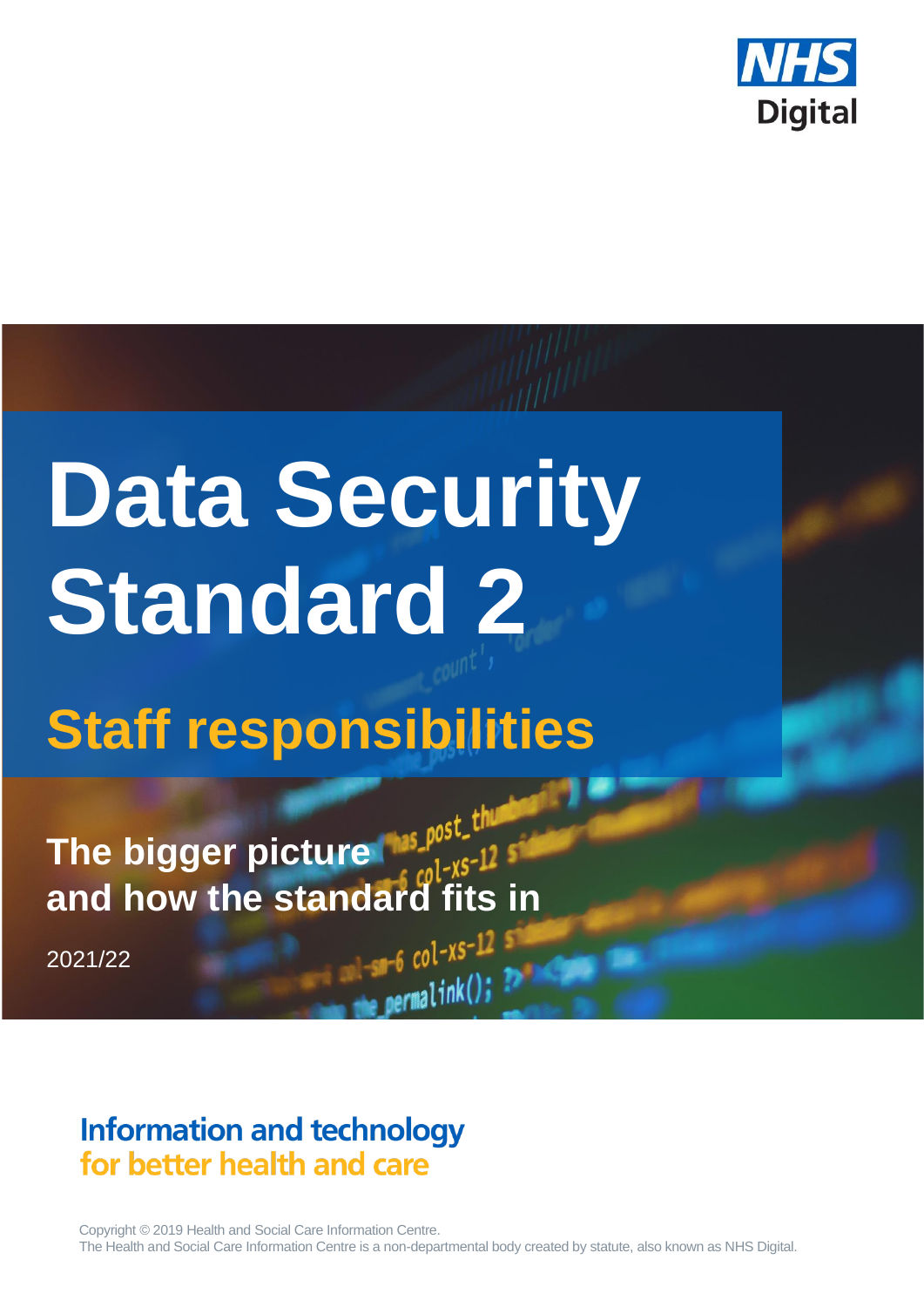# **Contents**

| <b>Overview</b>                           |                |
|-------------------------------------------|----------------|
| Data protection and security induction    | $\overline{4}$ |
| Delivery of the induction                 | 5              |
| Staff scope                               | 5              |
| <b>Review</b>                             | 5              |
| <b>Staff contracts</b>                    | 6              |
| An improving picture                      | 6              |
| Appendix 1 -                              | 7              |
| Table of Data Security Level 2 Assertions |                |
| Appendix 2 -                              | 8              |

| $\Delta$                           |  |
|------------------------------------|--|
| Useful resources                   |  |
| Appendix $3-$                      |  |
| The National Data Guardian Reports |  |

Copyright © 2019 Health and Social Care Information Centre. 2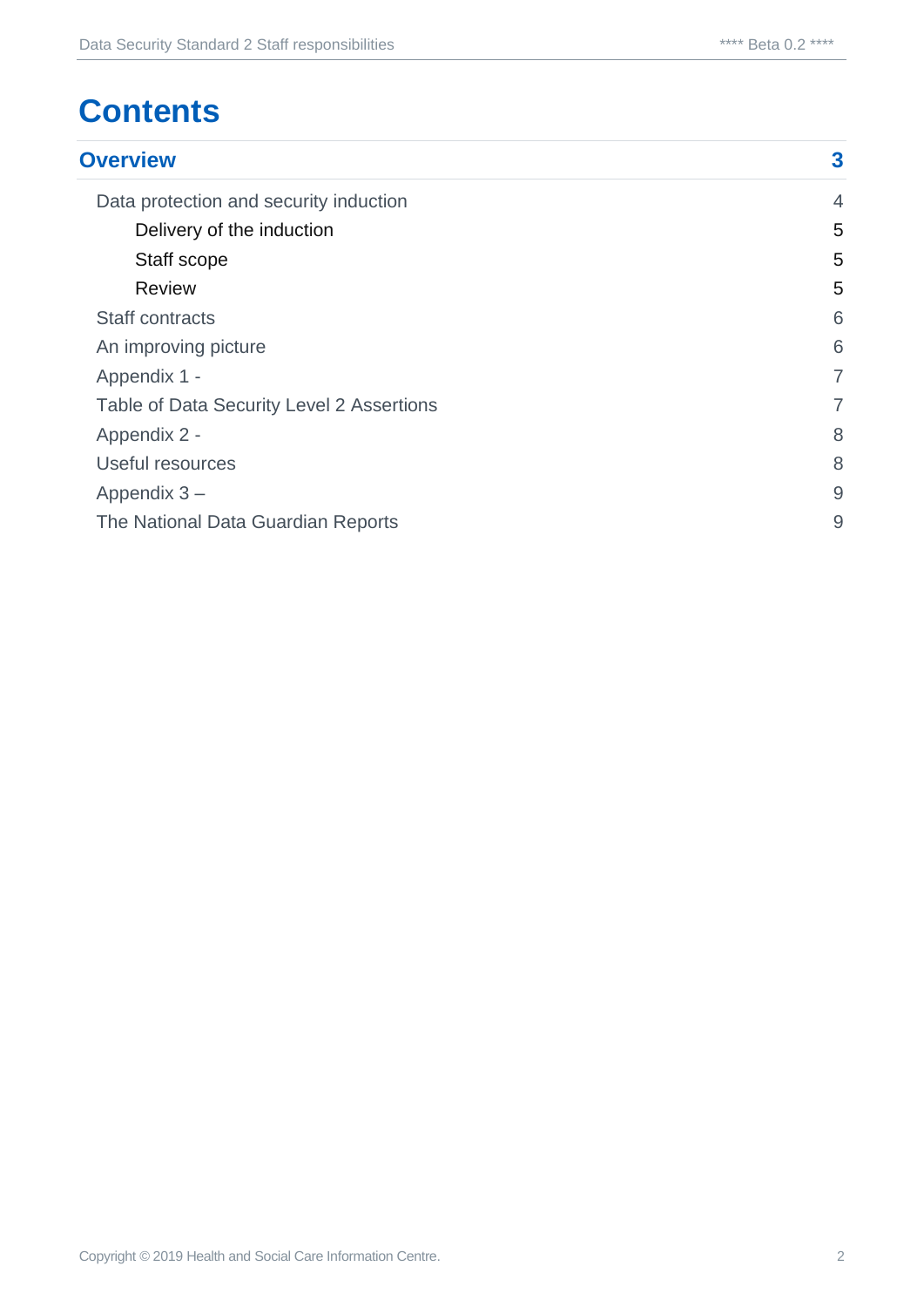# <span id="page-2-0"></span>**Overview**

The National Data Guardian (NDG) review's data standard 2 states that:

*"All staff understand their responsibilities under the National Data Guardian's Data Security Standards, including their obligation to handle information responsibly and their personal accountability for deliberate or avoidable breaches."*

All staff understand what constitutes deliberate, negligent or complacent behaviour and the implications for their employment. They are made aware that their usage of IT systems is logged and attributable to them personally. Insecure behaviours are reported without fear of recrimination and procedures which prompt insecure workarounds are reported, with action taken.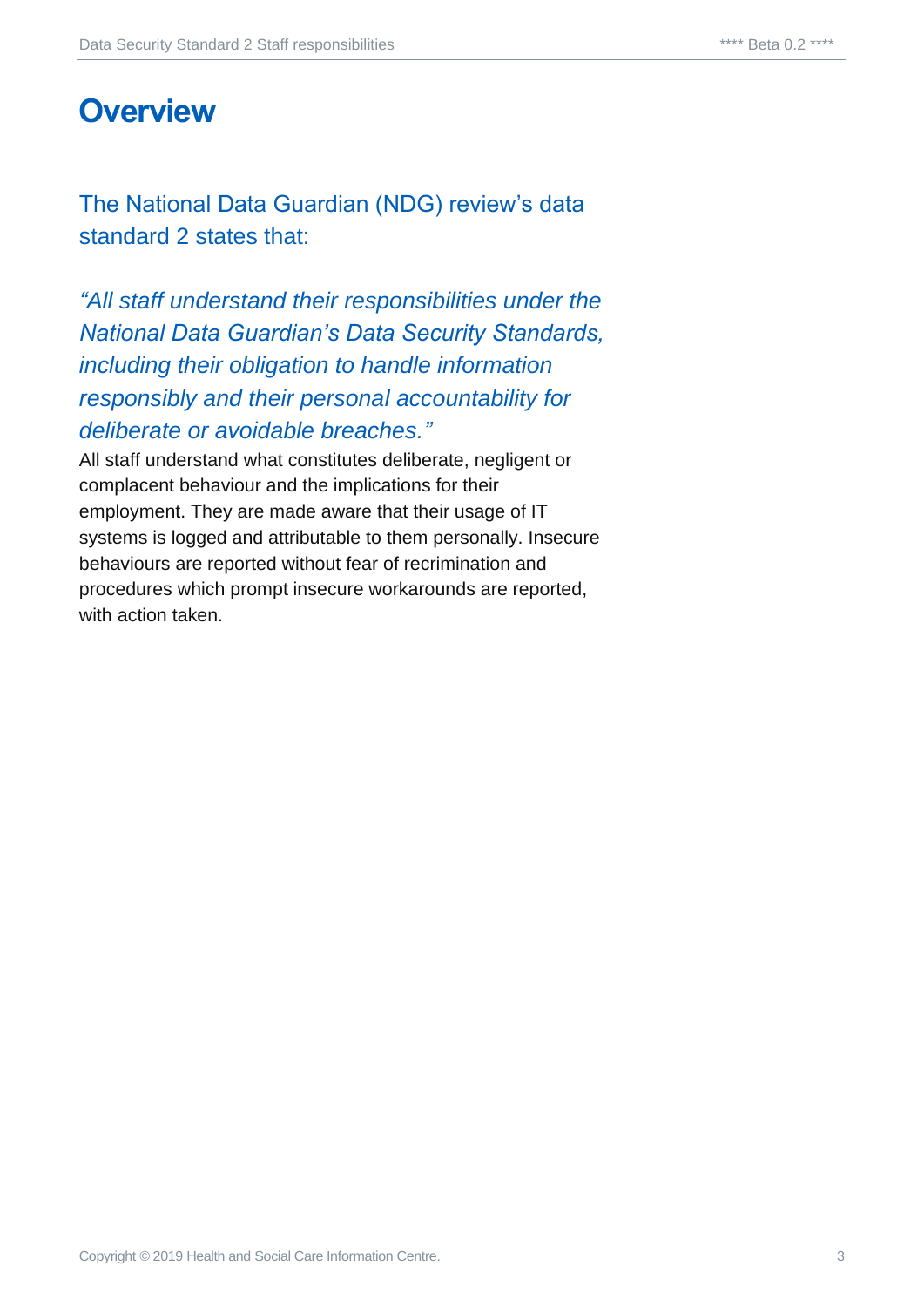# <span id="page-3-0"></span>**Data protection and security induction**

When staff start with a new organisation, it is during their induction period when they can be at their most vulnerable. They may not understand the organisation's systems, policies and procedures, its cultures or norms.

The induction should help staff understand their obligations under the National Data Guardian's data security standards in their organisation. It should cover the following areas:

- the importance of data security in the care system
- the NDG data security standards, particularly the three standards relating to personal responsibility (standard 1, 2 and 3)
- the applicable laws (GDPR, FOI etc) knowing when and how to share and not to share
- understanding:
	- o what social engineering is
	- o safe use of social media and email
	- o the dangers of malicious software
	- o how to protect information
	- o physical security.
- knowing how to spot and report data security breaches and incidents.

*"The key issue is to ensure that staff are able to understand, and recognise the importance of, the basic principles in line with their role and are therefore adequately prepared to apply their knowledge to different scenarios in their daily working routines."*

#### *BMA*

**Your Data: Better Security, Better Choice, Better Care**

**Government Response** 

It is important that the messages are local and specific to your organisation and that they include local procedures and policies and where possible refer to examples of specific local incidents.

The NCSC has some resources detailed in the Appendix

Is there a data protection and security induction in place for all new entrants to the organisation?

Data Security Standard 2.1.1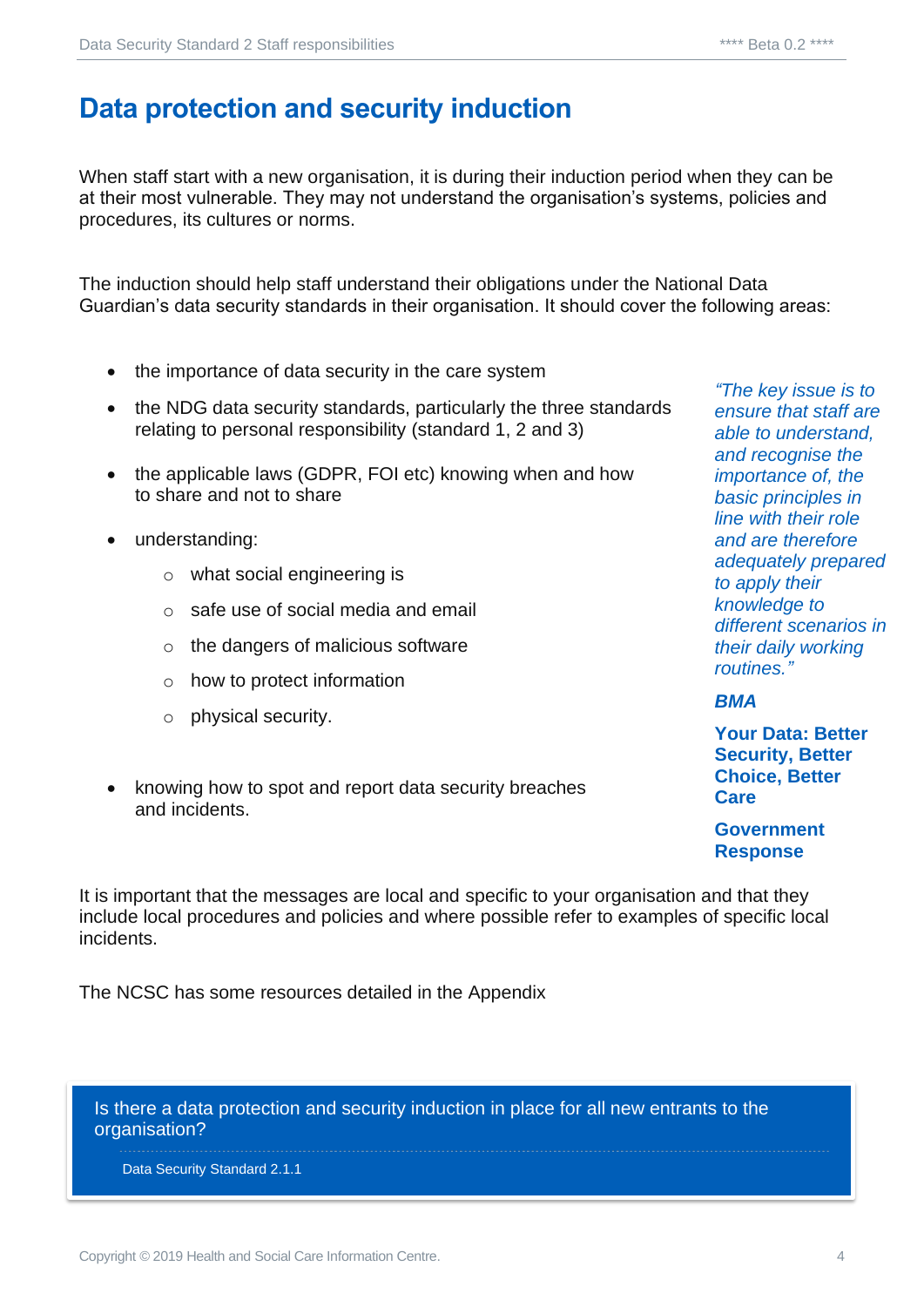#### <span id="page-4-0"></span>**Delivery of the induction**

There are no stringent guidelines on how the course is delivered, however it is important that it is effective and resonates with your audience. Some of the delivery methods you can consider are:

- a discrete separate event
- part of a wider employee induction
- face to face
- digital delivery (such as e-learning).

#### <span id="page-4-1"></span>**Staff scope**

It is important that a record is kept of all staff at your organisation who have received appropriate training and when this is due for renewal. This also includes staff who work at, but not directly for, your organisation (such as contracted out service staff). The organisation either needs to verify that the training received by contracted staff is satisfactory or ensure that those staff attend the organisation's induction.

#### <span id="page-4-2"></span>**Review**

It is good practice to encourage staff to provide feedback on the induction itself in order improve it, but to also regularly review the content to ensure it is relevant and up to date.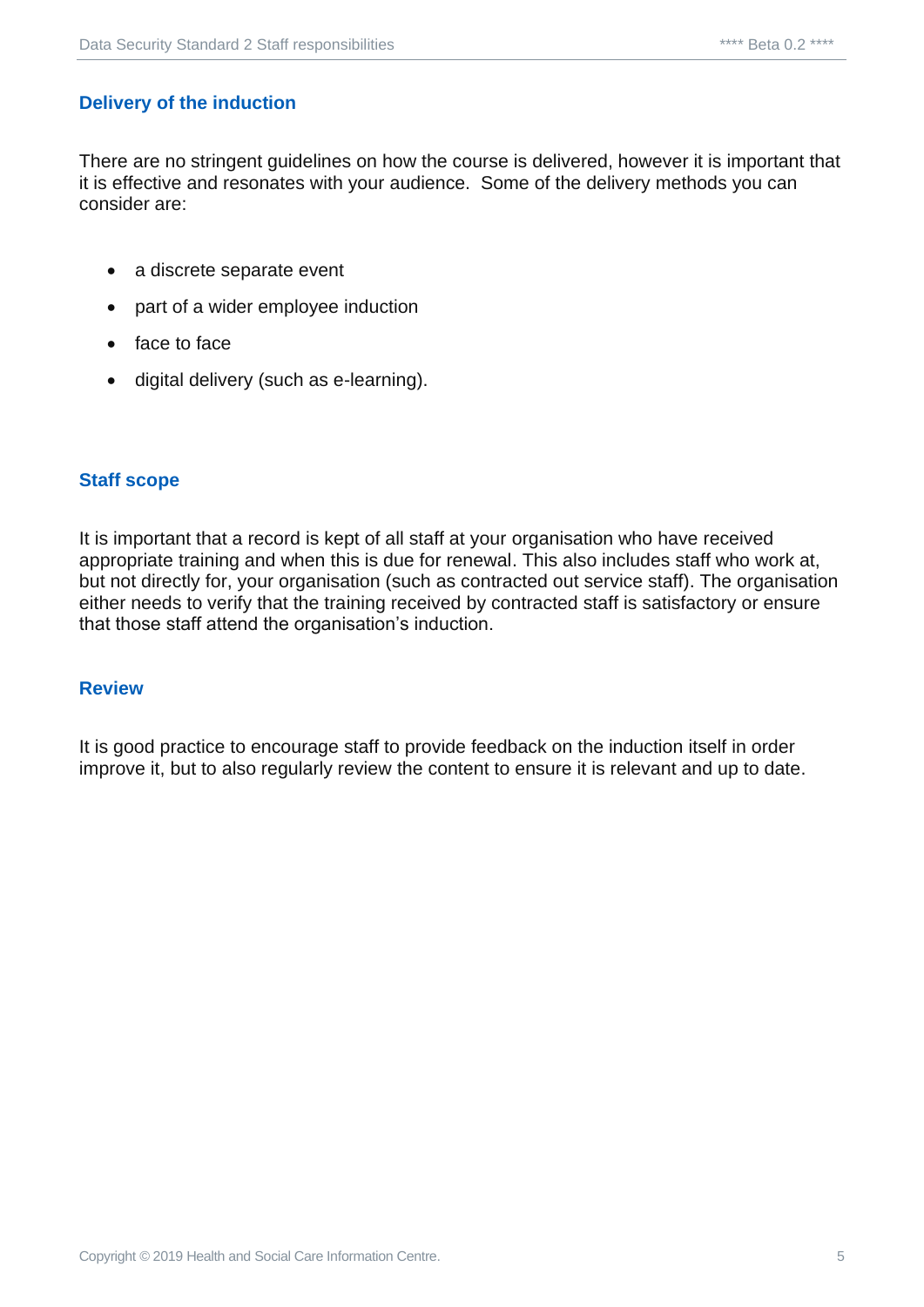## <span id="page-5-0"></span>**Staff contracts**

Appropriate clauses in staff contracts should reference data security (confidentiality, integrity and availability). It is recognised that most contracts commonly focus on confidentiality clauses.

If you are managing third party personnel, you are likely be managing them through a contract as discussed in Data Security 10 Accountable suppliers.

Do all employment contracts contain data security requirements?

Data Security Standard 2.1.2

## <span id="page-5-1"></span>**An improving picture**

Feedback from staff awareness, feedback from inductions and lessons learned from incidents should be used to improve staff awareness.

The results of Staff awareness surveys on staff's understanding of data security are reviewed to improve data security.

Data Security Standard 2.1.3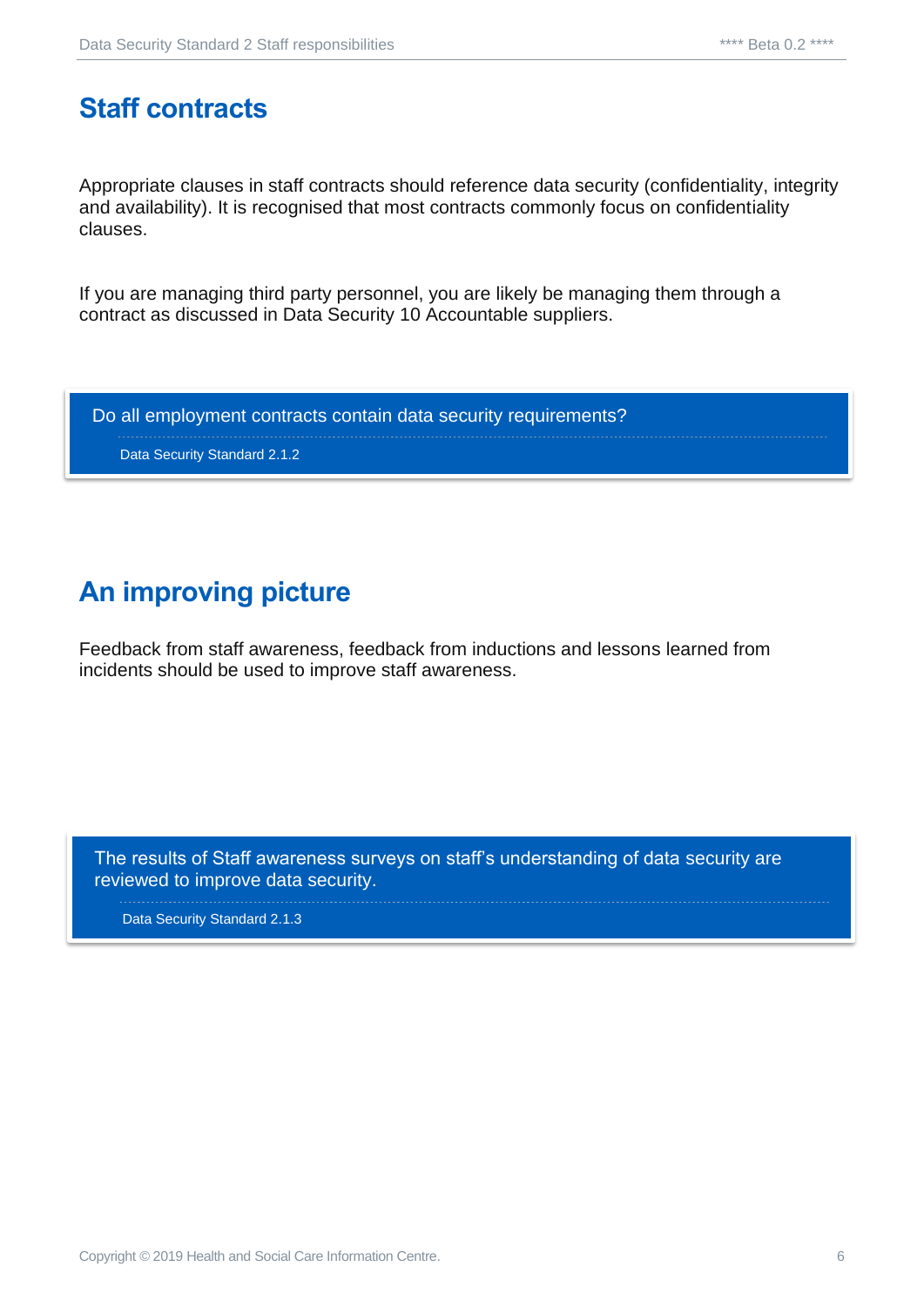# <span id="page-6-1"></span><span id="page-6-0"></span>**Appendix 1 - Table of Data Security Level 2 Assertions**

| <b>Assertion</b>                                                                                                                                   | <b>Sub</b><br><b>Assertion</b> | Evidence                                                                                                                      |
|----------------------------------------------------------------------------------------------------------------------------------------------------|--------------------------------|-------------------------------------------------------------------------------------------------------------------------------|
| 2.1 Staff are<br>supported in<br>understanding<br>their obligations<br>under the National<br>Data Guardian's<br><b>Data Security</b><br>Standards. | 2.1.1                          | Is there a data protection and security<br>induction in place for all new entrants to<br>the organisation?                    |
|                                                                                                                                                    | 2.1.2                          | Do all employment contracts contain data<br>security requirements?                                                            |
|                                                                                                                                                    | 2.1.3                          | The results of Staff awareness surveys on<br>staff's understanding of data security are<br>reviewed to improve data security. |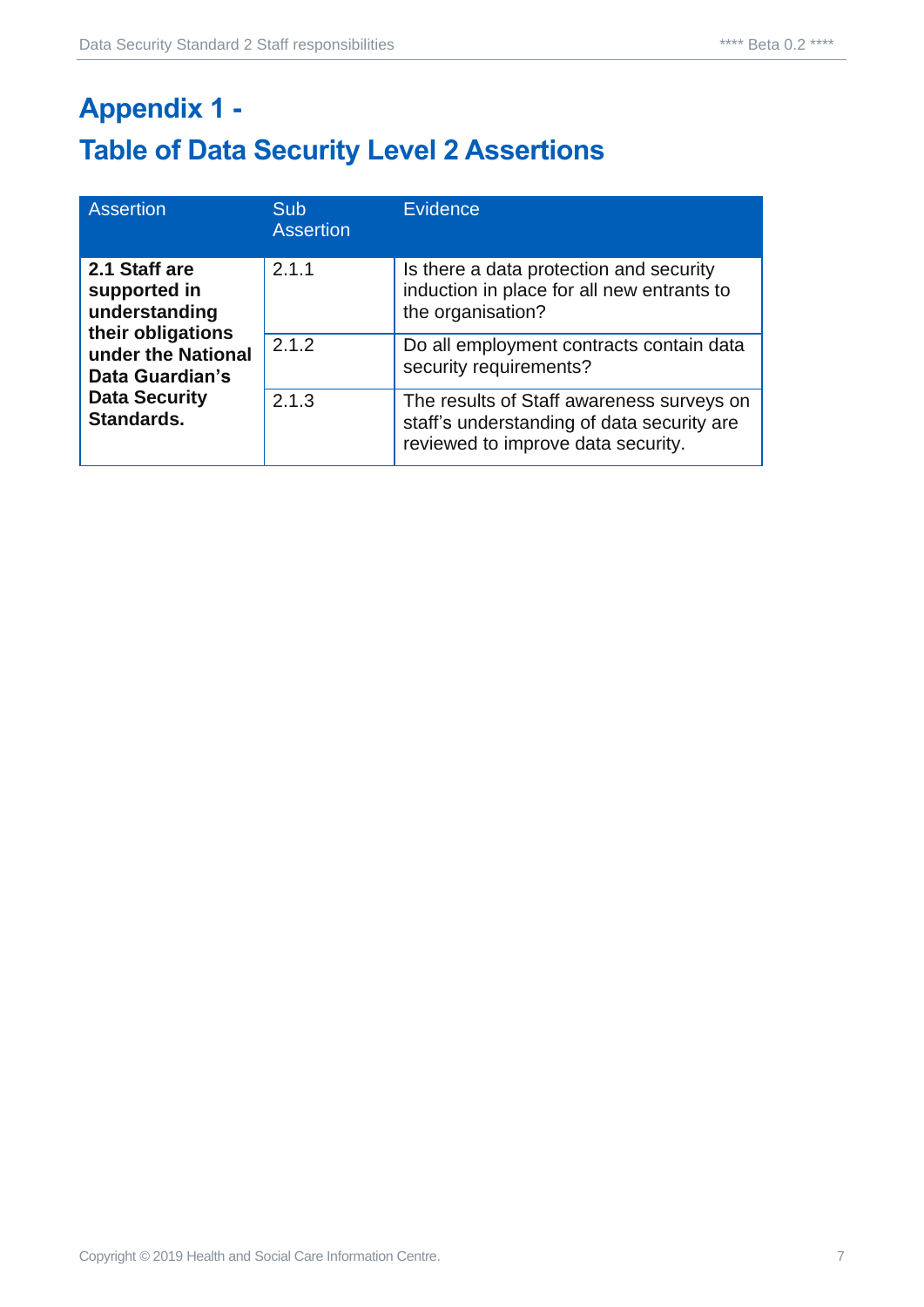# <span id="page-7-1"></span><span id="page-7-0"></span>**Appendix 2 - Useful resources**

#### **Guidance: Cyber and data security - NHS Digital**

Links to news and guidance for organisations to support health and care to keep patient information and computer systems safe.

<https://digital.nhs.uk/cyber-security>

#### **Guidance: National Cyber Security Centre**

Expert, trusted, and independent guidance for UK industry, government departments, the critical national infrastructure and private SMEs. All our guidance is advisory in nature and is underpinned by our unique insights into cyber threats.

#### <https://www.ncsc.gov.uk/guidance>

Guidance for supporting a systematic delivery of awareness programs and training that deliver security expertise as well helping to establish a security-conscious culture.

[https://www.ncsc.gov.uk/collection/10-steps-to-cyber-security/the-10-steps/user-education-and](https://www.ncsc.gov.uk/collection/10-steps-to-cyber-security/the-10-steps/user-education-and-awareness)[awareness](https://www.ncsc.gov.uk/collection/10-steps-to-cyber-security/the-10-steps/user-education-and-awareness)

The resources introducewhy cyber security is important and how attacks happen, and then covers four key areas:

- defending yourself against phishing
- using strong passwords
- securing your devices
- reporting incidents ('if in doubt, call it out')

<https://www.ncsc.gov.uk/blog-post/ncsc-cyber-security-training-for-staff-now-available>